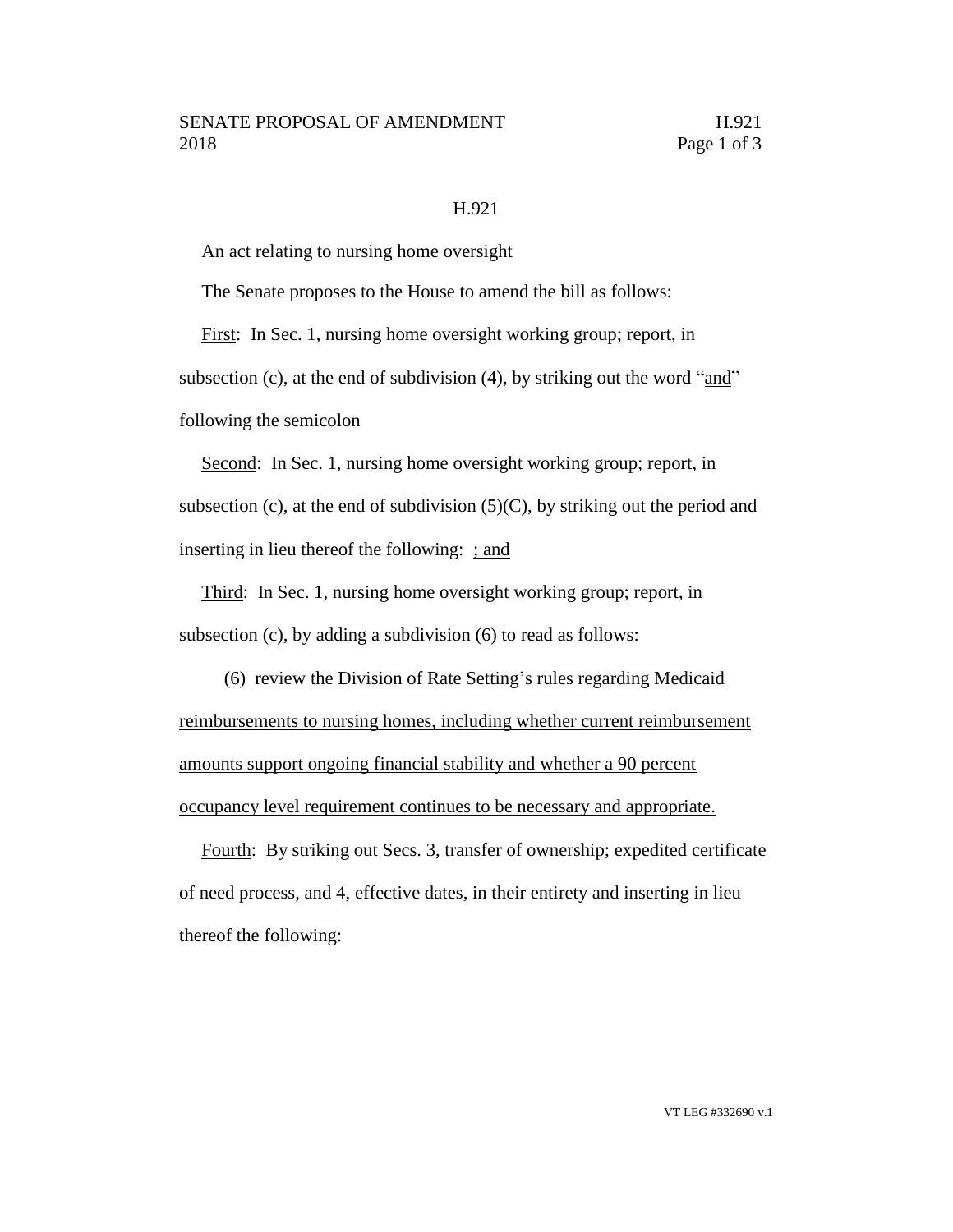## Sec. 3. TRANSFER OF NURSING HOME OWNERSHIP; INTERIM REVIEW PROCESS

(a) The Secretary of Human Services shall develop a process by which the Agency of Human Services shall accept and review applications for transfers of ownership of nursing homes in lieu of the certificate of need process, including:

(1) examining the potential buyer's financial and administrative capacity to purchase and operate the nursing home in a manner that will provide highquality services and a safe and stable environment for nursing home residents;

(2) allowing the Agency of Human Services 30 calendar days from the date the application is complete to review the application and to request and obtain any additional information the Agency deems necessary in order to approve or deny the application for transfer of nursing home ownership; provided that the time during which the applicant is responding to the Agency's request for additional information shall not be included within the Agency's 30-day review period; and

(3) requiring the Agency of Human Services to issue a written decision approving or denying the application for transfer of nursing home ownership within 45 calendar days following the 30-day review period.

(b) Applicants who filed a letter of intent or application for a certificate of need with the Green Mountain Care Board for transfer of nursing home